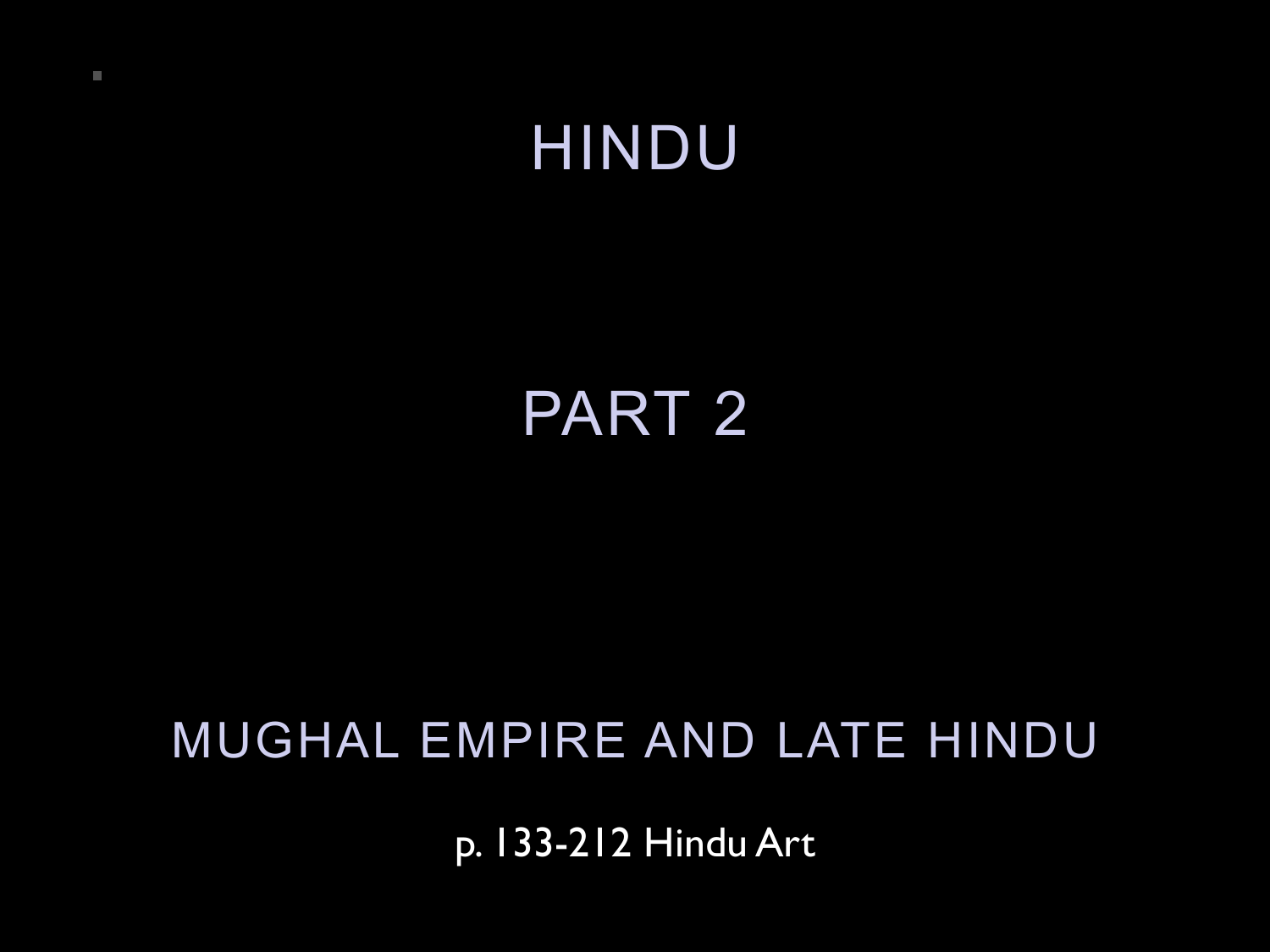#### HINDU 18th to 20th India

The first six Moghul emperors ruled for nearly 200 years.

In the 58 years after Aurangzeb's death, there were eight emperors - four of whom are murdered and one deposed.

In the 18th century rulers of each kind continue to profess loyalty to the Moghul emperor in Delhi, but in practice they behave with increasing independence.

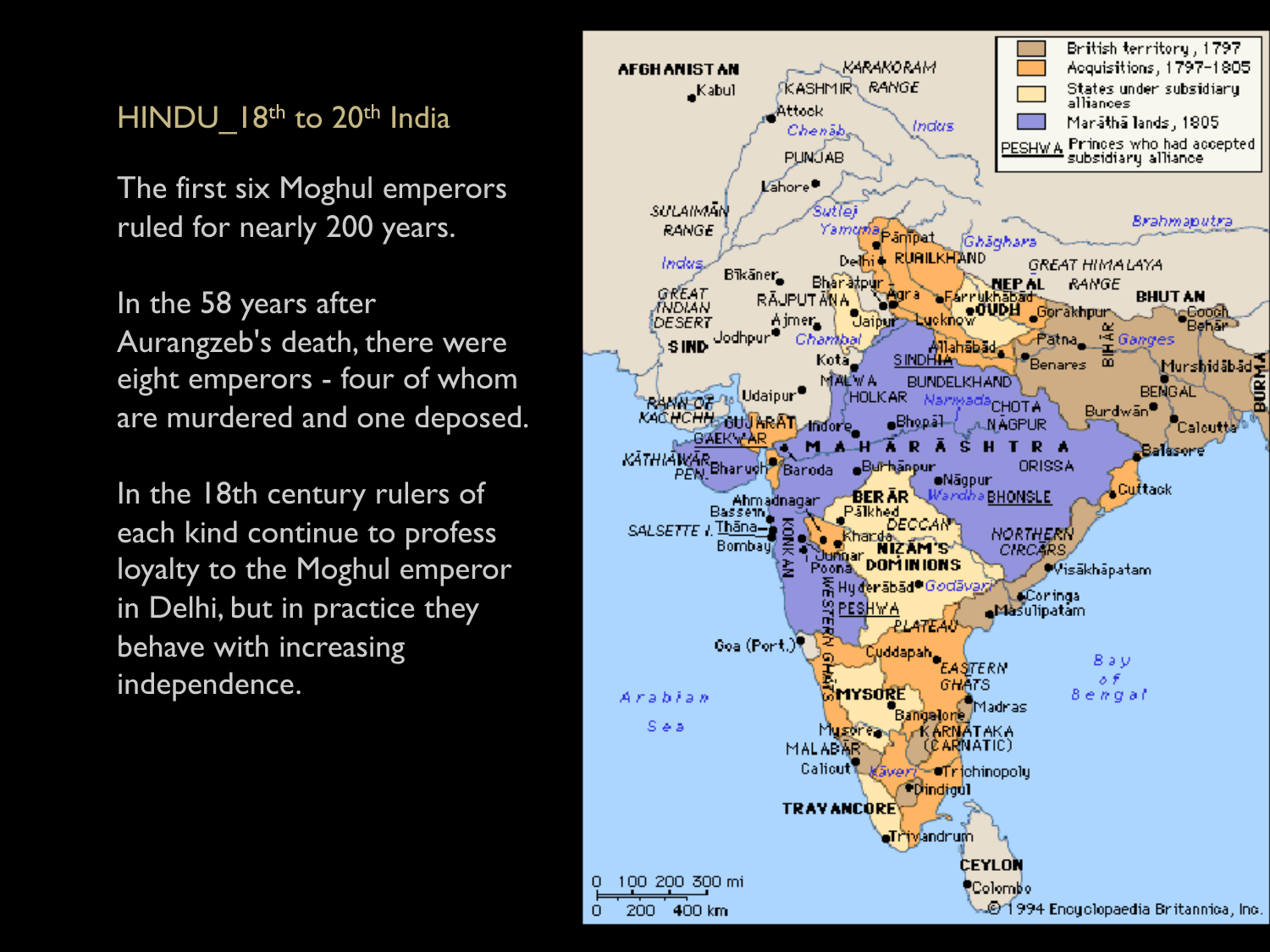#### HINDU 18th to 20th India

The empire fragments into the many small principalities whose existence will greatly help the British in India to gain control, by playing rival neighbors off against each other.

In the south, where Aurangzeb spent his last years trying to impose imperial control, French and British armies now march against each other in shifting alliances with local potentates.

India begins a new role as a place of importance to the European powers, and in particular to Britain.

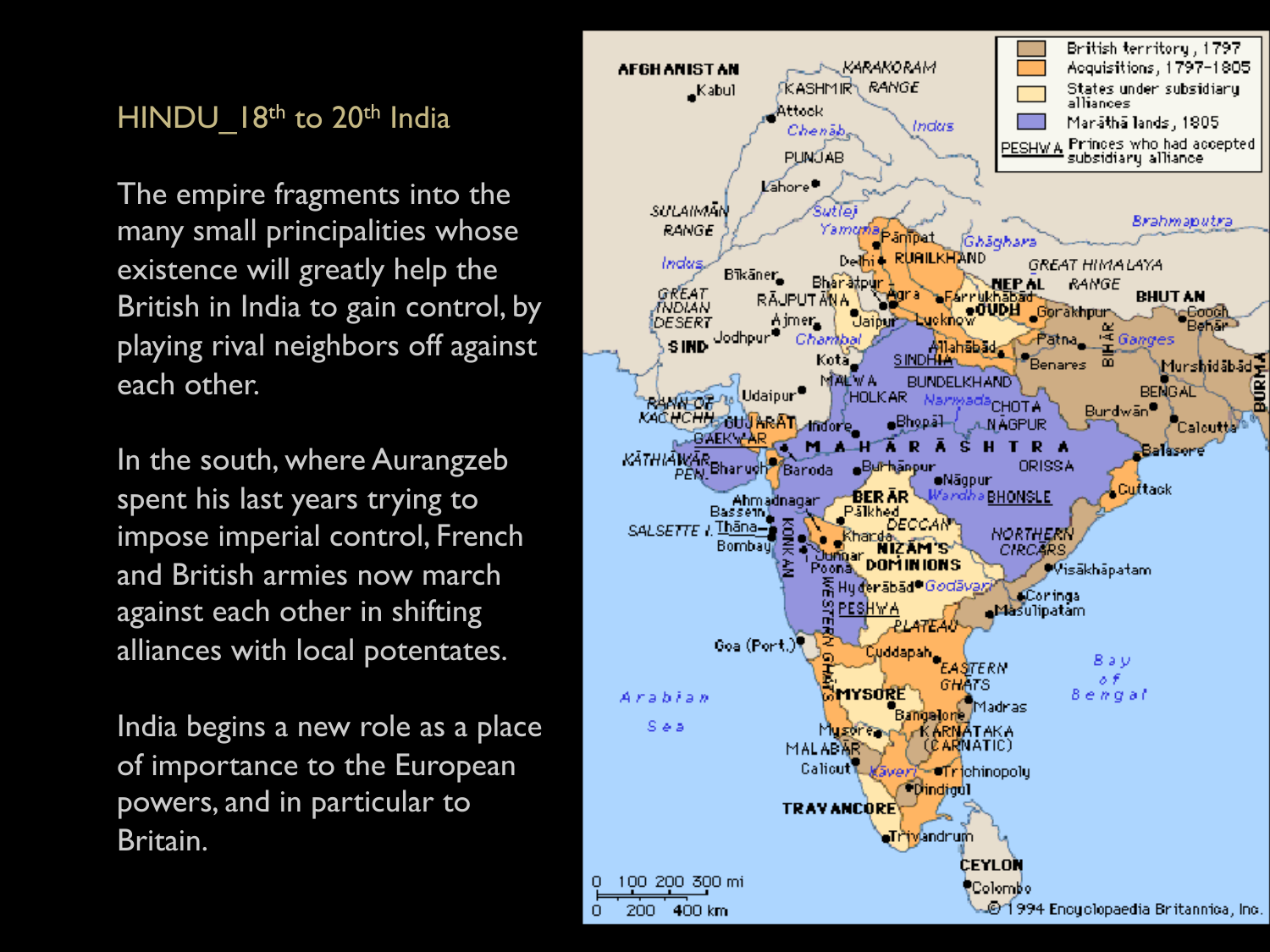#### HINDU\_18th to 20th India

The temples of Bishnupur were built under the Malla rulers of Bengal, fervent adherents of the Vaishnavite movement which flourished in the area from the fifteenth century onwards. The Kestha Raya temple was built by Ragunath Singha II in 1655 AD

Dedicated to Shiva, several temples were built in Bishnupur, West Bengal during the Malla period. Most had relief sculpture and walls covered with scenes from the Ramayana and Mahabharata.

*Right middle: Krishna with gopis.* 

*Right bottom: Wall from Laljit Temple, from same time, also dedicated to Shiva .*

![](_page_3_Picture_5.jpeg)

![](_page_3_Picture_6.jpeg)

![](_page_3_Picture_7.jpeg)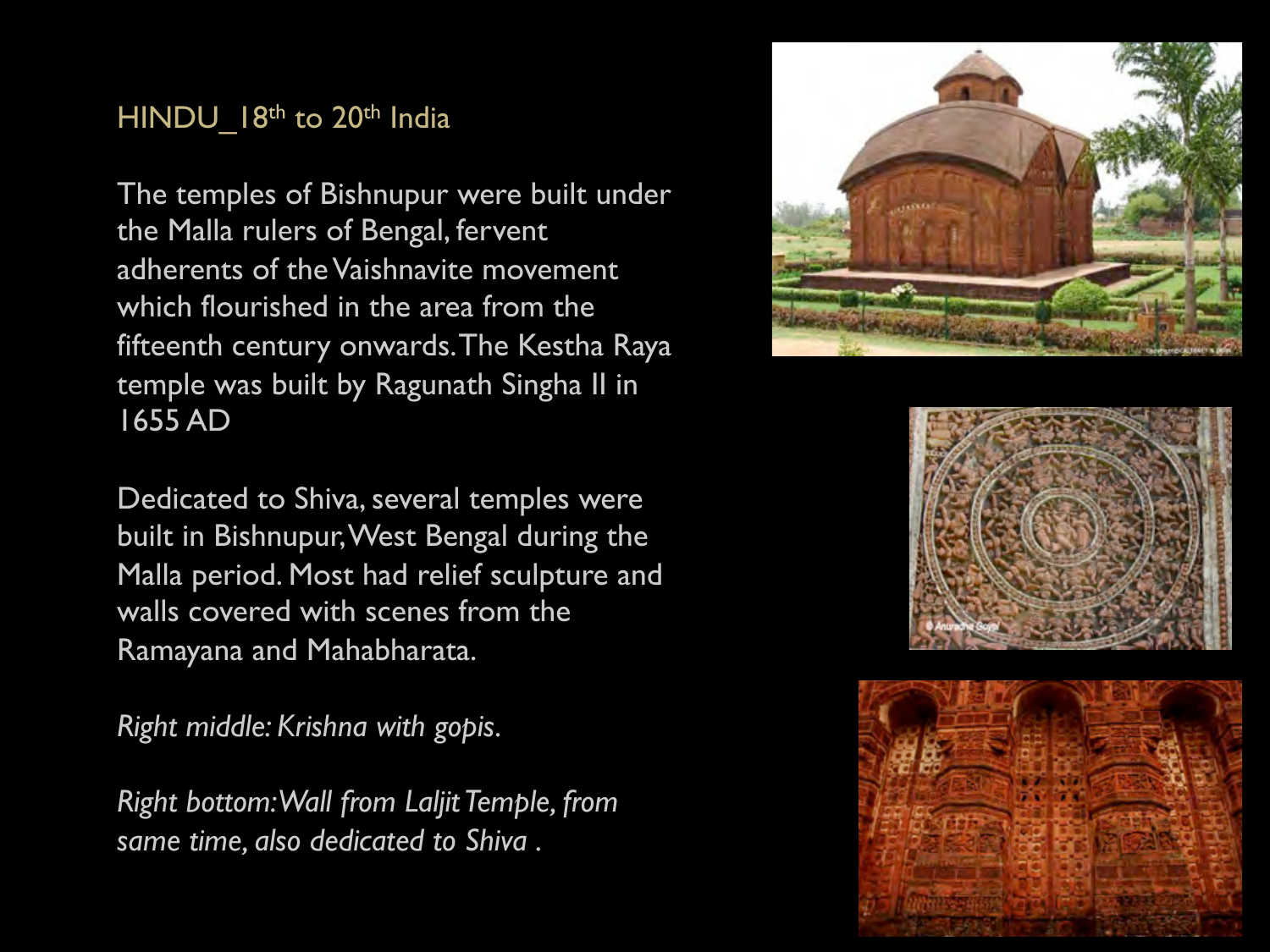HINDU\_Kamakhya Temple

The Benghal tradition is also found farther East in Assam.

A variety of different roof styles are all plastered.

Stone carvings on the exterior show different guardians but the interior sanctuary only has the goddess Kamakhya as a Yoni.

![](_page_4_Picture_4.jpeg)

![](_page_4_Picture_5.jpeg)

![](_page_4_Picture_6.jpeg)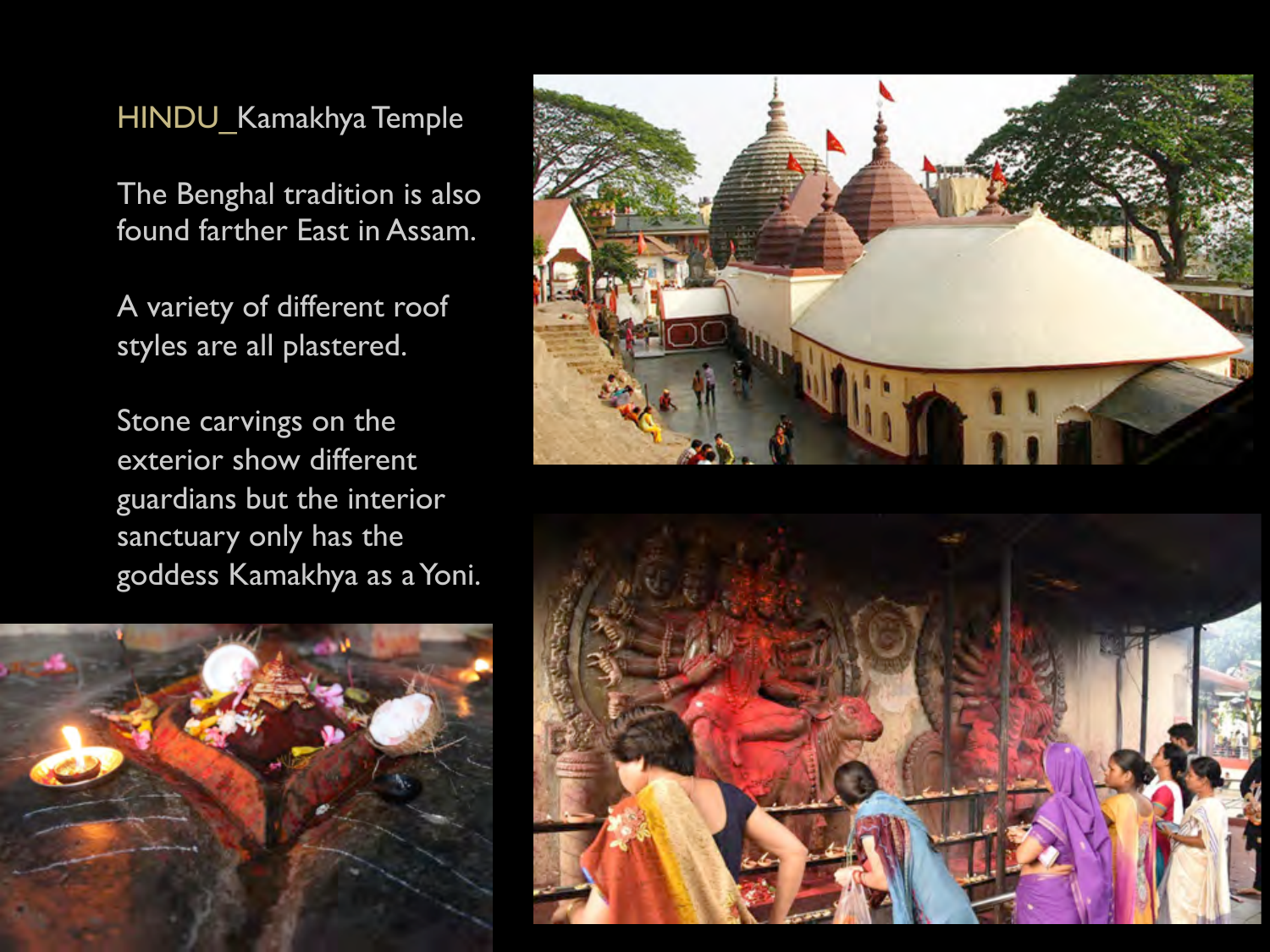#### HINDU\_Kamakhya Temple

Linga of Shiva and Yoni (goddess Shakti) The linga yoni represent Shiva as female and the union of male and female energies.

![](_page_5_Picture_2.jpeg)

![](_page_5_Picture_3.jpeg)

![](_page_5_Picture_4.jpeg)

![](_page_5_Picture_5.jpeg)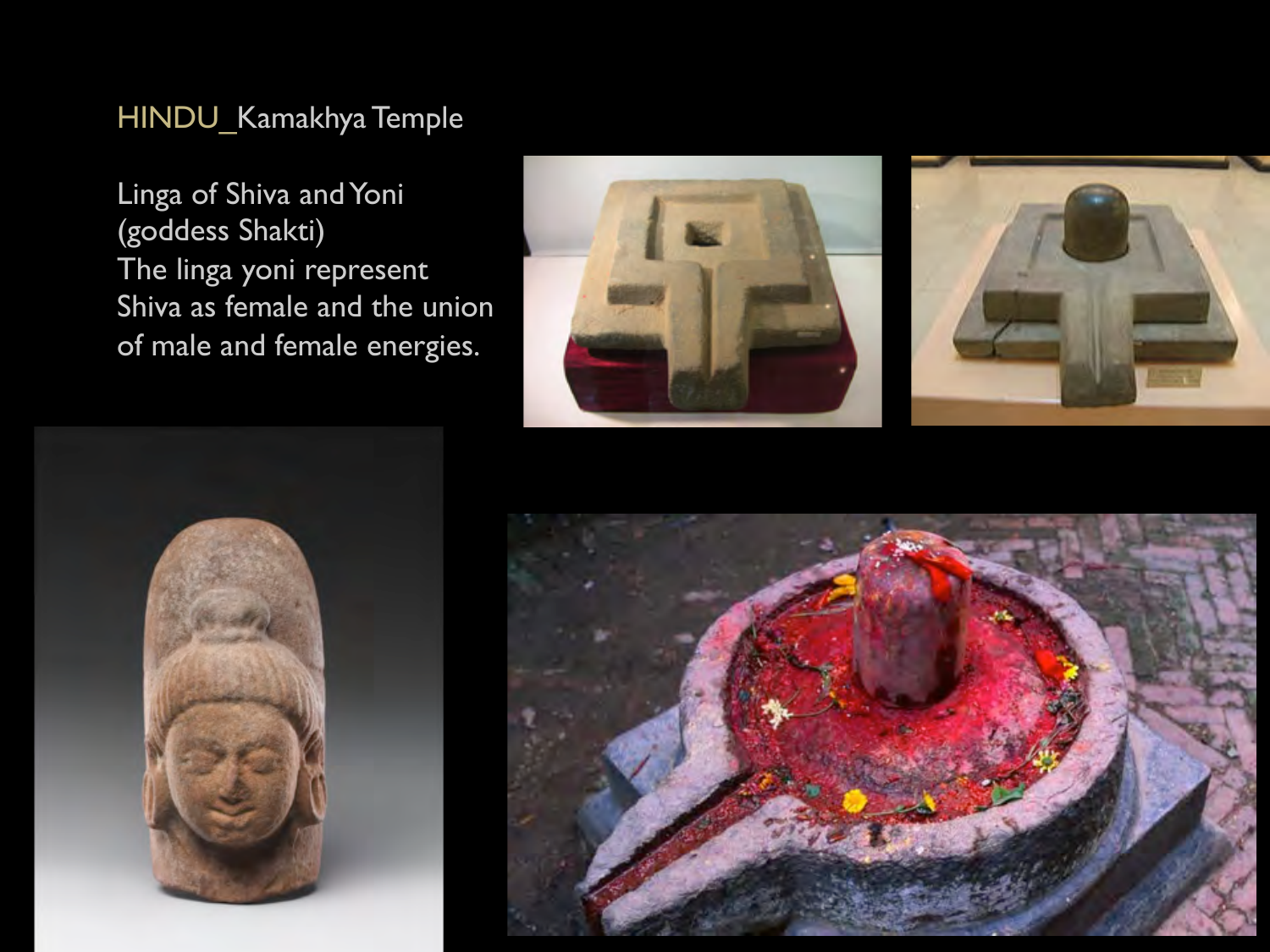While different rulers built large scale temples dedicated to various Hindu gods and goddesses, it was in the southernmost part of Tamil Nadu (southern India) where Hindu art reached a climax.

The hall is surrounded by piers sculpted with largescale figures and animals, divine subjects including the marriage ceremony of Minakshi and Sundareshvara ( forms of Shiva and Parvati).

![](_page_6_Picture_3.jpeg)

*Minakshi-Sundareshvara complex, Madurai, Nayaka period, 17th century. P. 182 Hindu Book* 

The temple is a major pilgrimage destination for those worshipping Shiva.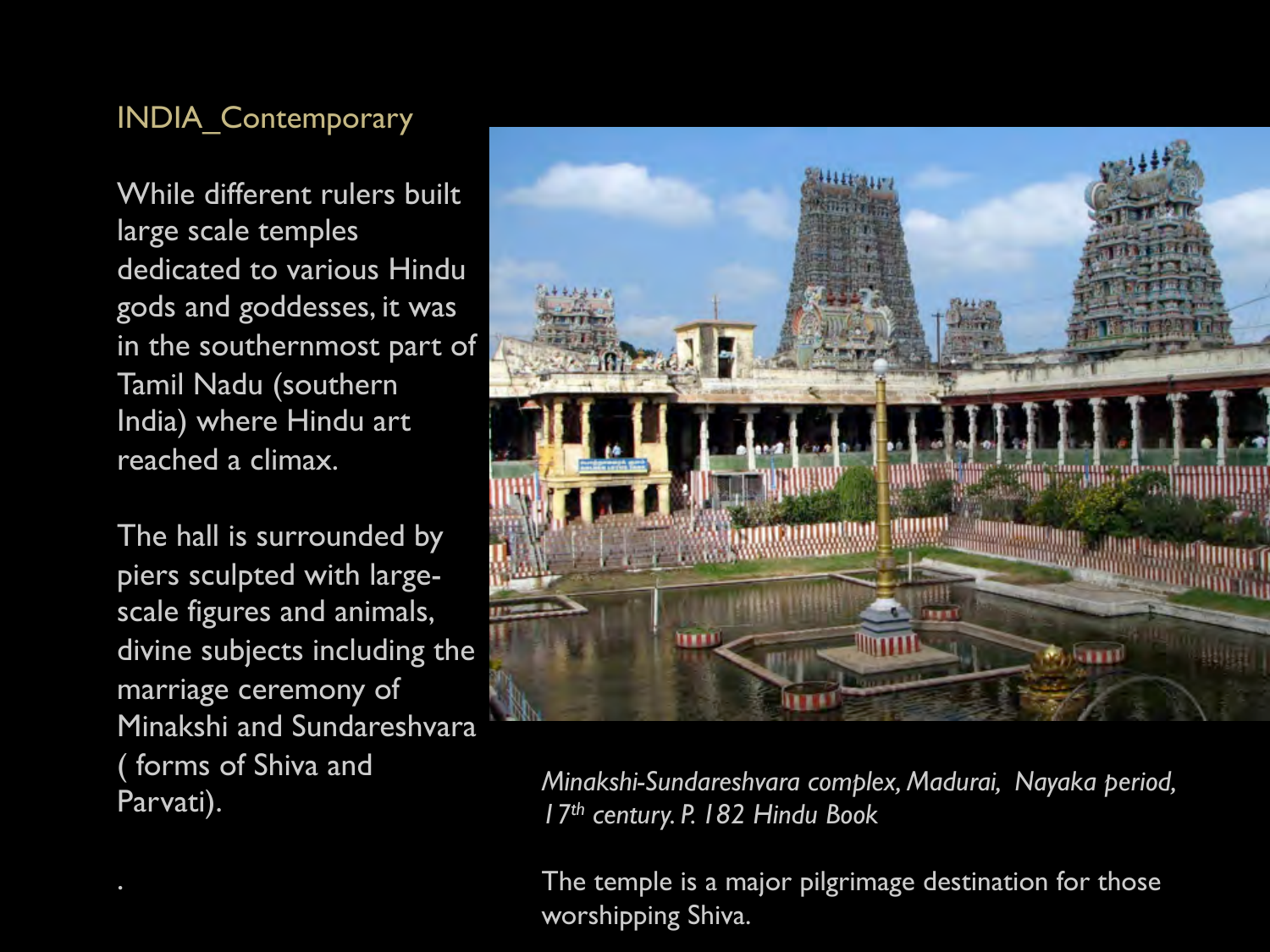The temple complex is vast, surrounded by a wall.

It is entered through four monumental towers .

 The multi-storied towers are crowded with vividly painted plaster sculptures.

*Minakshi-Sundareshvara complex, Madurai P. 182 Hindu Book*

![](_page_7_Picture_5.jpeg)

![](_page_7_Picture_7.jpeg)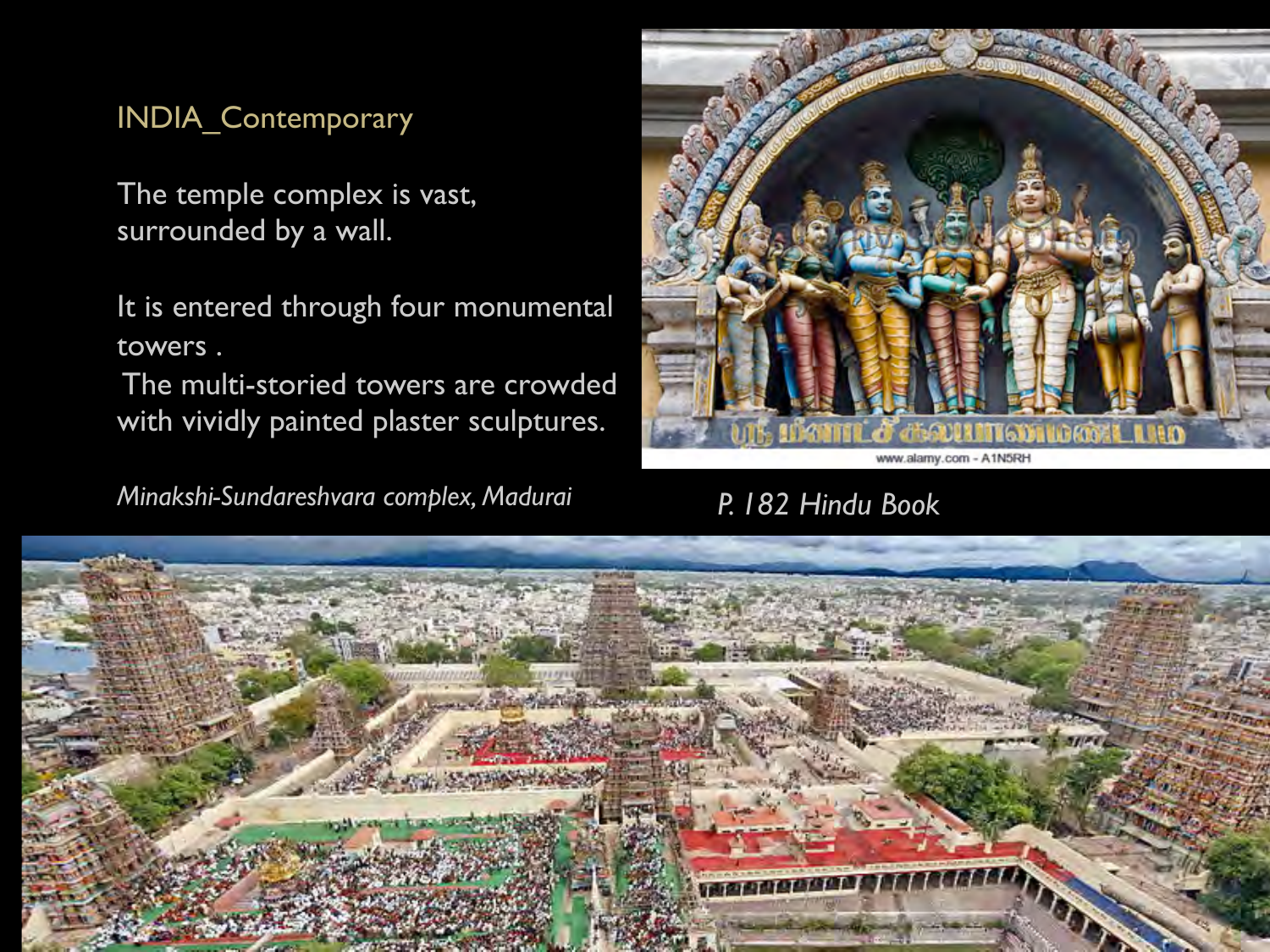#### INDIA\_19th Century

Similar combination of styles from traditional Hindu, Mughal and Neoclassical are seen here at Lakshmi Narayana temple in New Delhi. The temple is dedicated to Vishnu as supreme being and his consort,

*Lakshm Narayana Temple, New Delhi, 1938i. P. 197 Hindu Book*

![](_page_8_Picture_3.jpeg)

![](_page_8_Picture_4.jpeg)

The Devi temple in Mumbai is one that was entirely rebuilt in the 19th century and includes both traditional Indian styles with Neo-classical ones inherited from British influences.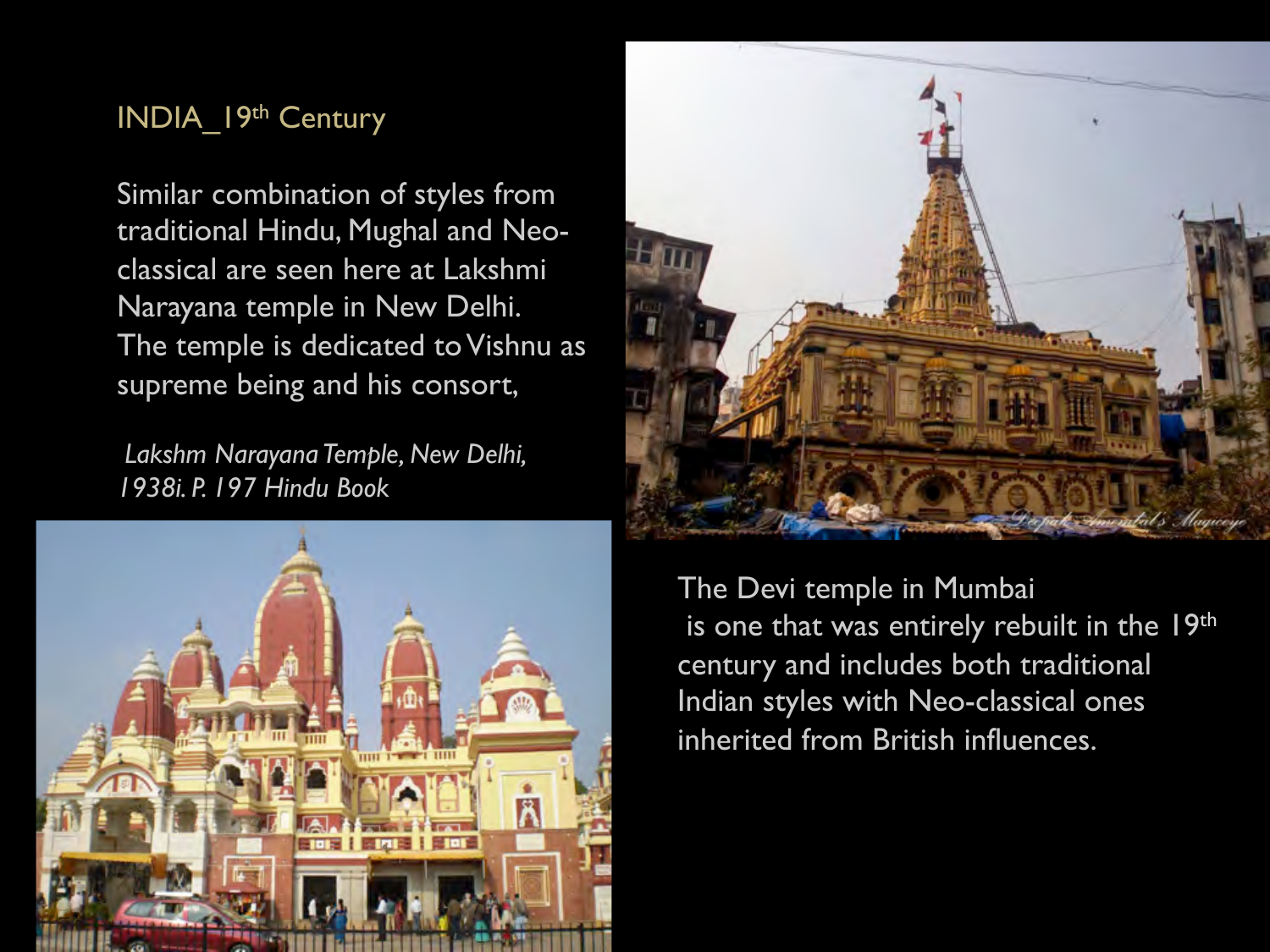#### INDIA\_19th Century

Toward the end of the book the author attempts to show the variety of styles emerging in various parts of India as a result of local existing styles.

Themes are always the stories of the gods in some form.

This original painting was made for the temple to Kali portraying the fierceness of the goddess with tongue out and head of victim in one hand.

This painting was produced for pilgrims at the temple at Kalighat in Calcutta, West Bengal

![](_page_9_Picture_5.jpeg)

Kali (goddess of destruction), 19<sup>th</sup> century P. 22 Hindu book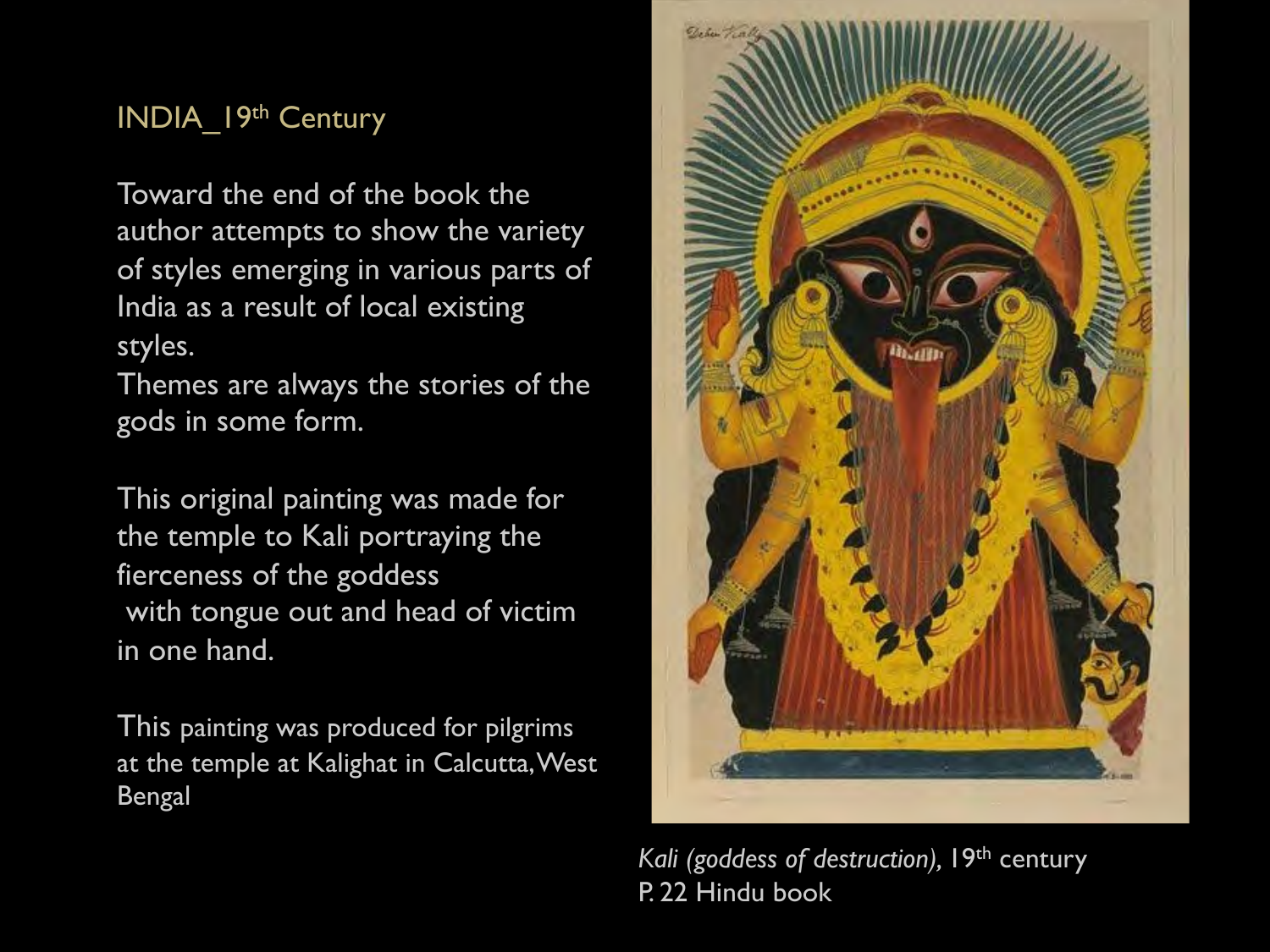In the golden hall at Chidambaram from Tanjavur in Tamil Nadu

Tanjavur art focuses on formal arrangement of deities with the addition of pale skin and staring eyes with semi-precious gems and pieces of colored glass or mica to highlight costumes.

Here the God Shiva is dancing on the demon dwarf who symbolizes ignorance . On either side are Shiva's two sons, Ganesha and Kartikeya.

There's always a story.

![](_page_10_Picture_5.jpeg)

*Shiva Nataraja,* 19th century Similar one on p. 207 Hindu Book.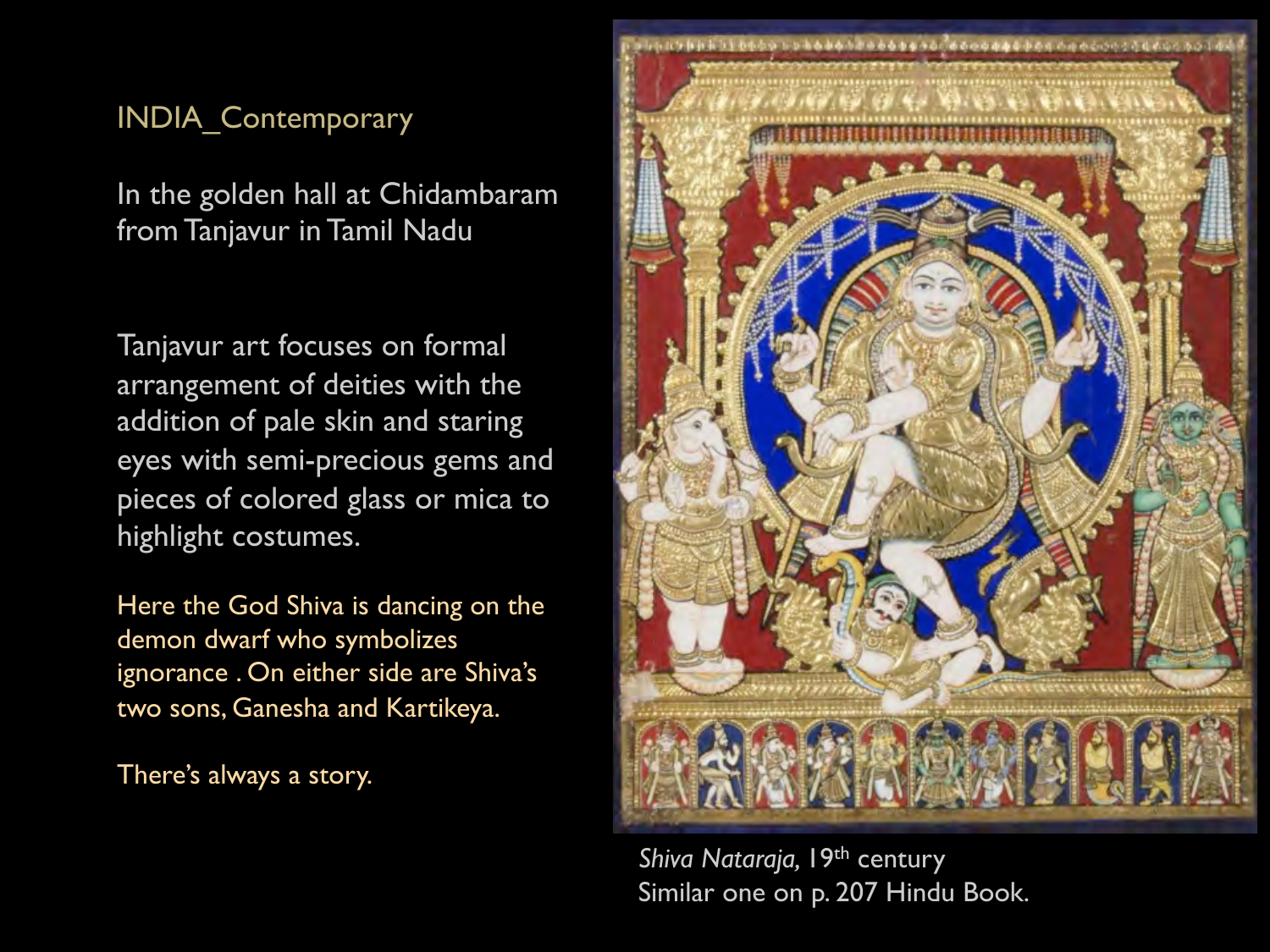The goddess, Kali, is depicted with multiple heads, arms, and legs. Her necklace has heads and she's holding the head of her slain foe, tramples the figure of Shiva her partner (she is the Shakti of Shiva).

**Kali** is the Hindu goddess (or **Devi)** death, time, and doomsday and is often associated with sexuality and violence but is also considered a strong mother-figure and symbolic of motherly-love. Kali also embodies *shakti* - feminine energy, creativity and fertility - and is an incarnation of Parvati, wife of the great Hindu god **Shiva.** She is most often represented in art as a fearful fighting figure with a necklace of heads, skirt of arms, lolling tongue, and brandishing a knife dripping with blood.

![](_page_11_Picture_4.jpeg)

Very popular in Hindu art today. *Kali, from Tamil Nadu, late* 20th century p. 211 Hindu Book.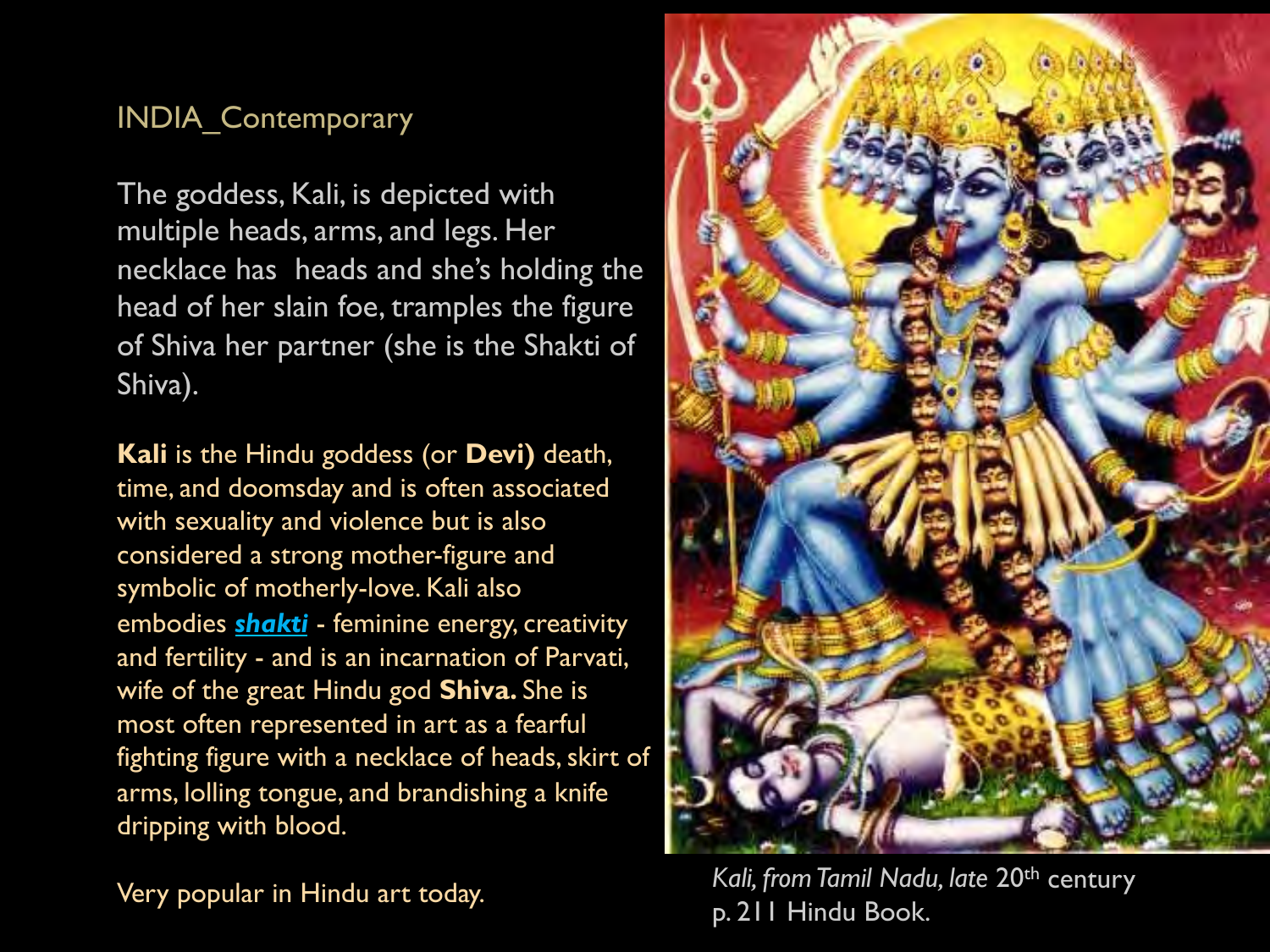Hindu artists in the 20<sup>th</sup> century followed different directions.

Some, like Ravi Varma used European styles to represent Indian themes.

*Arjuna and Subhadra*  Ravi Varma late 20<sup>th</sup> **Century** 

This story about Arjuna comes from the Bagavad Gita.

![](_page_12_Picture_5.jpeg)

![](_page_12_Picture_6.jpeg)

*Introduction of Radha to Krishna, R*avi Varma late 20<sup>th</sup> century This story is from the Ramayana.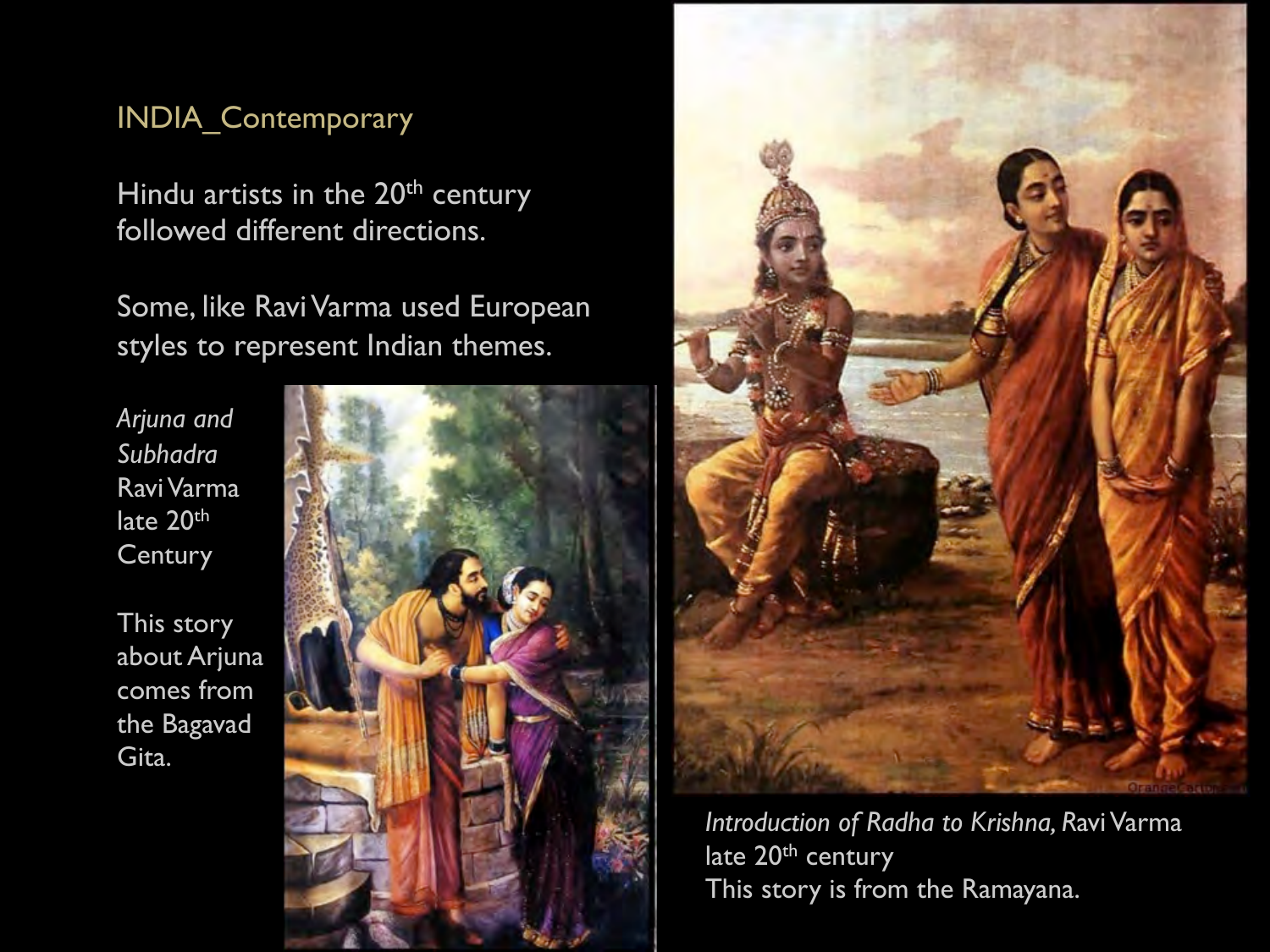Abanindranath Tagore used a more simplified styles, influenced by Japanese Art. By the early 1900's Japanese Woodblock printing had been introduced to the west including artists of India.

*We can see the influence of the subtle, Zen, aspects of Japanese art in the Indian representations.* 

![](_page_13_Picture_3.jpeg)

![](_page_13_Picture_4.jpeg)

*Mother India,* Abanindranath Tagore, 1905 *Village Music,* Abanindranath Tagore, 1926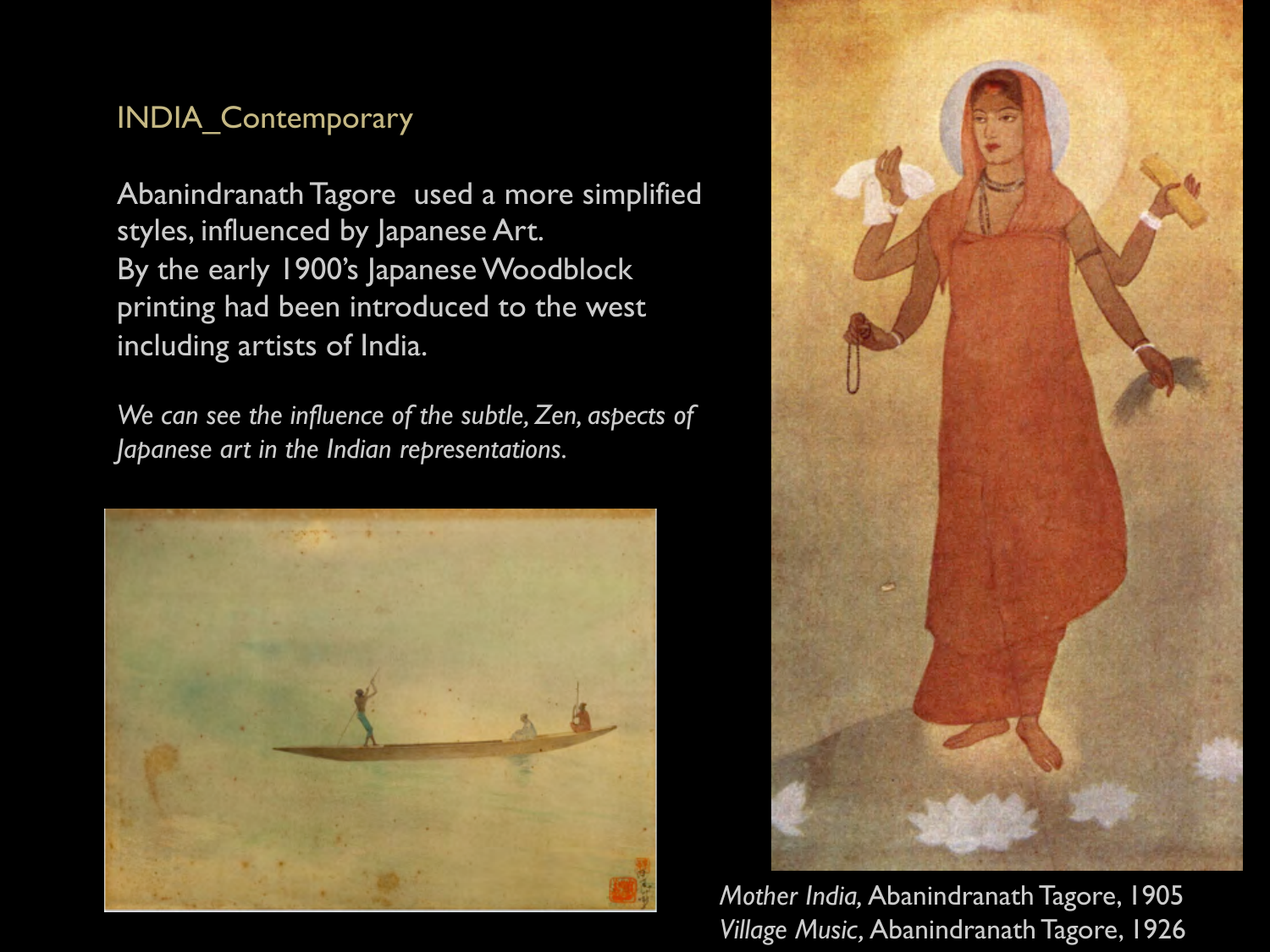Some artists like Jamini Roy in Calcutta exploit the style found in earlier Kalighat art.

Working mostly with Hindu topics the style is also very simplified and stylized. This work is influenced by the European Modernist traditions, like those seen with early Picasso and Matisse.

![](_page_14_Picture_3.jpeg)

![](_page_14_Picture_4.jpeg)

*Krishna and Indai, jamini Roy, 1950s Krishna and Nandi, Jamini Roy, 1950s*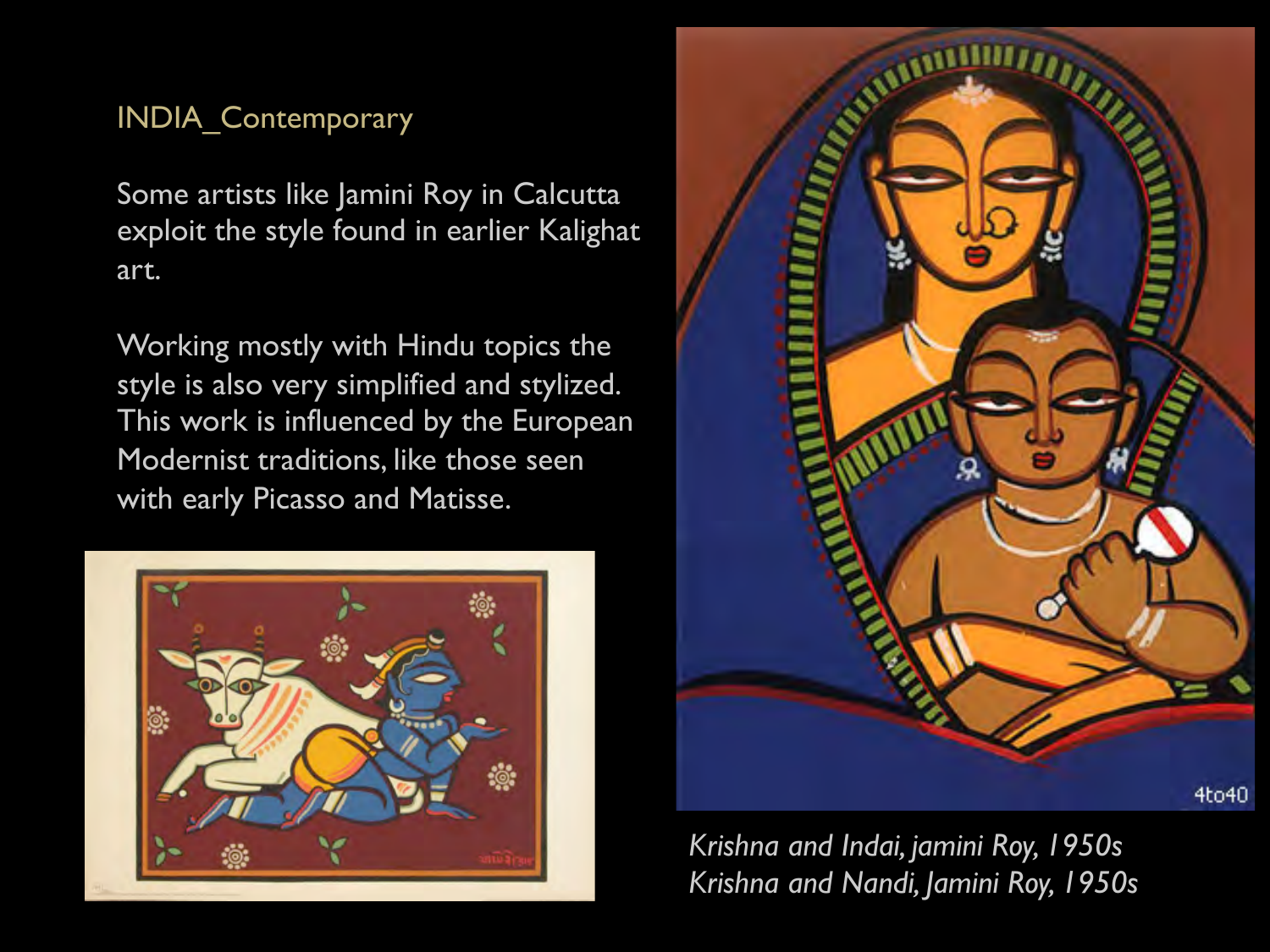INDIA\_HISTORY\_Pre-**Partition** 

The Anglo-French conflicts that began in the 1750s ended in 1763 with a British ascendancy in the southeast and most significantly in Bengal.

Both the French and the English East India Companies, to advance their commercial interests, offer military support in dynastic struggles within powerful Indian states. Helping a candidate to the throne opens a new region of influence, a new market.

![](_page_15_Figure_3.jpeg)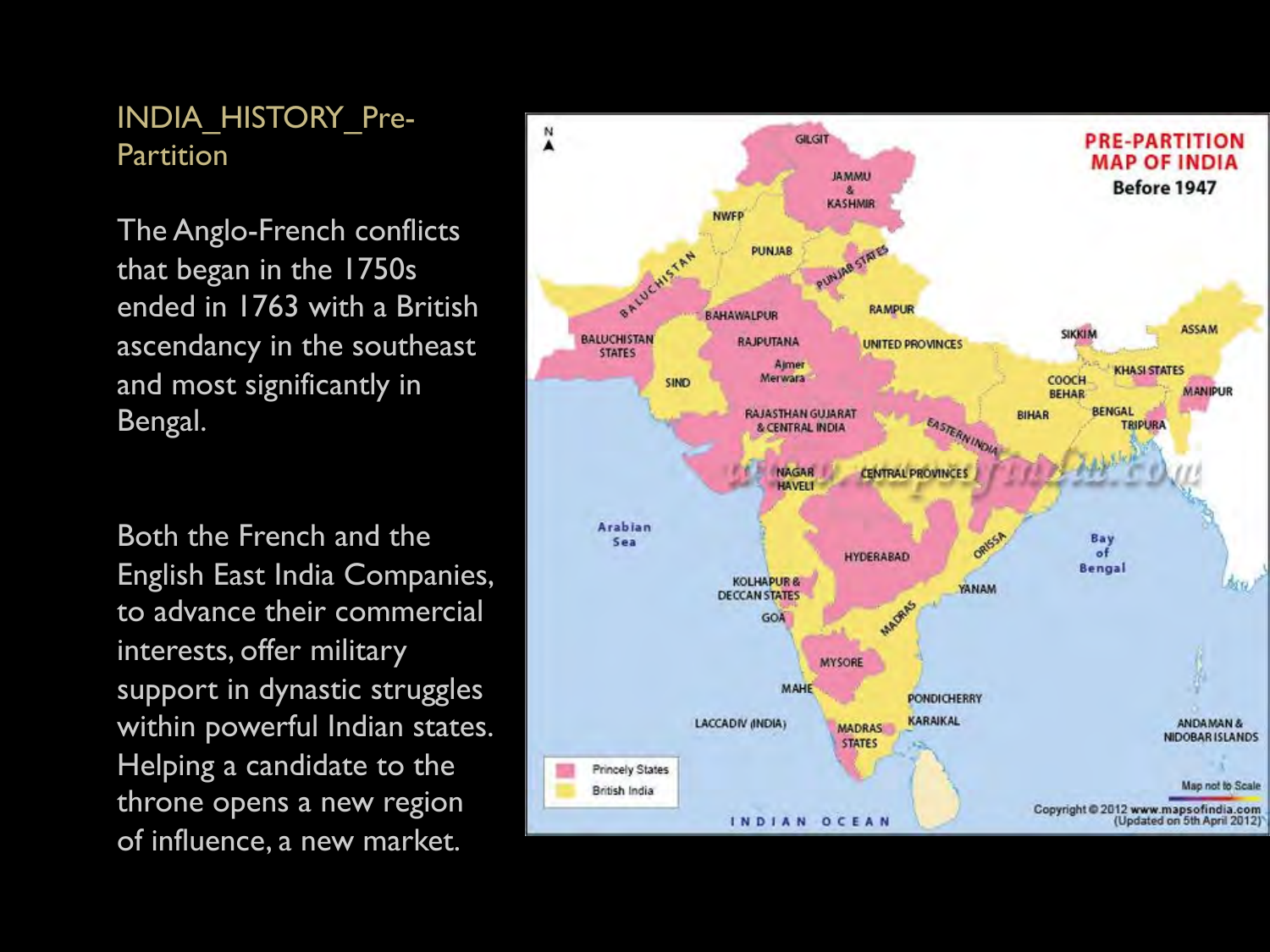### INDIA\_PARTITION

The **Partition of India** was the 1947 partitioning of the British Indian Empire into India and Pakistan. It led to the creation of the sovereign states of the Dominion of Pakistan (which later split into Pakistan and Bangladesh) and the Union of India (later Republic of India) on 14–15 August 1947.

![](_page_16_Figure_2.jpeg)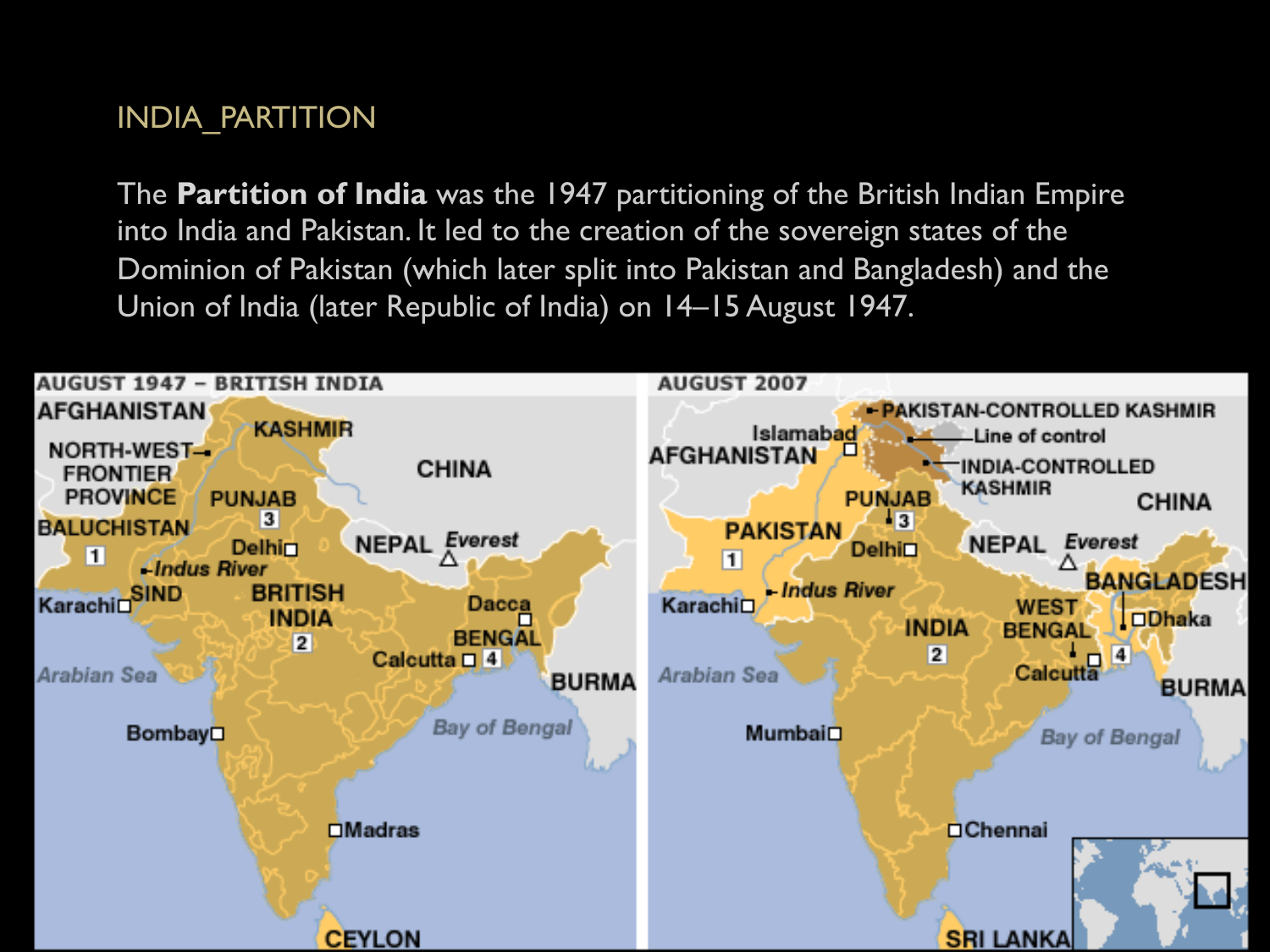#### INDIA\_PARTITION

In August, 1947, when, after three hundred years in India, the British finally left, the subcontinent was partitioned into two independent nation states: Hindu-majority India and Muslim-majority Pakistan. Immediately, there began one of the greatest

![](_page_17_Picture_2.jpeg)

migrations in human history, as millions of Muslims trekked to West and East Pakistan (the latter now known as Bangladesh) while millions of Hindus and Sikhs headed in the opposite direction. Many hundreds of thousands never made it.

By 1948, as the great migration drew to a close, more than fifteen million people had been uprooted, and between one and two million were dead. The comparison with the death camps is not so far-fetched as it may seem. Partition is central to modern identity in the Indian subcontinent, as the Holocaust is to identity among Jews, branded painfully onto the regional consciousness by memories of almost unimaginable violence.

http://www.newyorker.com/magazine/2015/06/29/the-great-divide-booksdalrymple